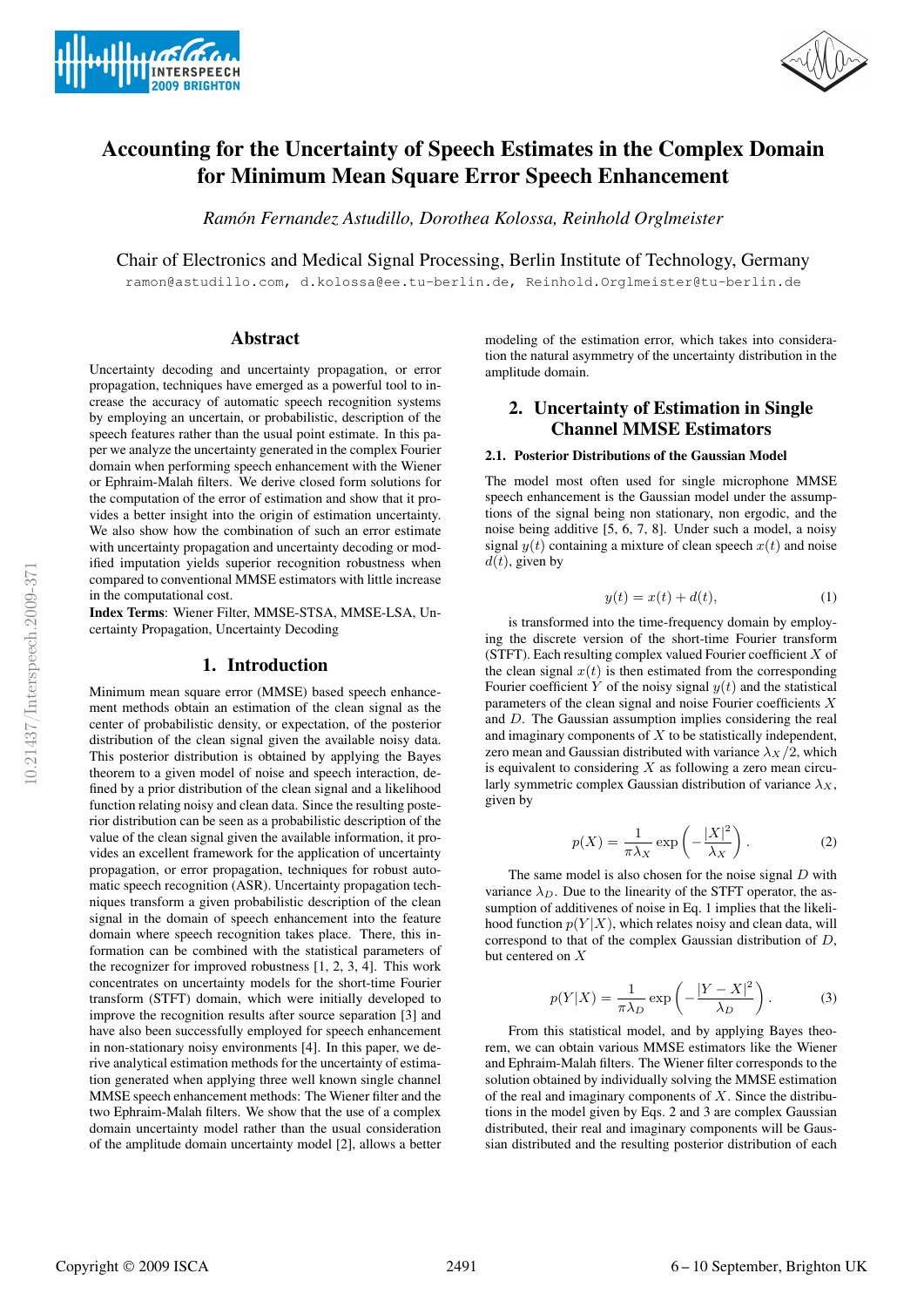

Figure 1: *Left: Posterior distribution (Eq. 4) and MMSE esti*mation  $\hat{X}^W_R$  of the real component of a clean signal Fourier co*efficient* X *(Wiener filter). Right: Posterior distribution (Eq. 7)* and MMSE estimation  $\hat{A}^E$  of the amplitude of a clean signal *Fourier coefficient* X *(MMSE-STSA estimator). Shaded: Negative values of the real component posterior.*

component will be Gaussian as well. If we consider for example the real components of a Fourier coefficient of the clean and noisy signals  $X_R$ ,  $Y_R$ , the MMSE estimation of the real component of the clean Fourier coefficient corresponds to the centroid of the posterior (see Fig. 1, left)

$$
p(X_R|Y_R) = \frac{1}{\sqrt{\pi\lambda}} \exp\left(-\frac{\left(X_R - \frac{\lambda_X}{\lambda_X + \lambda_D} Y_R\right)^2}{\lambda}\right),\tag{4}
$$

where the parameter  $\lambda$  was defined in [6, Eq. A.3] as

$$
\frac{1}{\lambda} = \frac{1}{\lambda_X} + \frac{1}{\lambda_D} \tag{5}
$$

Equivalently, the Wiener estimator for the imaginary part and its corresponding posterior are obtained by replacing  $X_R$ and  $Y_R$  by their imaginary counterparts  $X_I, Y_I$ . Then, the solution of the Wiener filter [5, Eq. 11] is obtained as

$$
\hat{X}^{W} = \hat{X}_{R}^{W} + j\hat{X}_{I}^{W} =
$$
  

$$
E\{X_{R}|Y_{R}\} + jE\{X_{I}|Y_{I}\} = \frac{\lambda_{X}}{\lambda_{X} + \lambda_{D}}Y,
$$
 (6)

and provides both an estimator for the amplitude of the clean signal and its phase.

Ephraim-Malah filters can be obtained by first noting that the phase of the clean signal plays a lesser role in the audible quality of the clean signal and therefore can be marginalized from the prior and likelihood function, given by Eqs. 2 and 3, which after applying Bayes theorem, leads to the following Rice distributed posterior (see Fig. 1, right)

$$
p(A|Y) =
$$
  

$$
\frac{2A}{\lambda} \exp\left(-\frac{A^2 + \left|\frac{\lambda_X}{\lambda_X + \lambda_D}Y\right|^2}{\lambda}\right) I_0\left(\frac{2|Y|A}{\lambda_D}\right), \quad (7)
$$

where  $I_0$  corresponds to the modified Bessel function of order zero. The first Ephraim-Malah filter corresponds to the centroid of this posterior [6, Eq. 7] and its therefore termed MMSE estimator of the short time spectral amplitude, or MMSE-STSA estimator. The second Ephraim-Malah filter corresponds to an MMSE estimation of the log spectral-amplitude and its therefore termed MMSE-LSA estimator. However, the posterior of the MMSE-LSA estimator,  $p(\log A|Y)$ , is never derived explicitly since the posterior expectation can be obtained through the moment generation function and the moments of Eq. 7 [7, Eq. 6]. To complete the estimation of the Fourier coefficient of the clean signal, the Ephraim-Malah amplitude estimation  $\hat{A}$ , is usually combined with the optimal MMSE estimator of the phase  $\hat{\alpha}$ , for the given model [6], which is equal to the phase of the noisy Fourier coefficient Y

$$
\hat{X} = \hat{A}e^{j\hat{\alpha}} = \hat{A}\frac{Y}{|Y|}.
$$
\n(8)

It is also worth noting that this phase estimator coincides with the phase estimator of the Wiener filter as given by Eq. 6.

#### 2.2. Estimation Error and the Posterior Distribution

It is well known that the MMSE estimation error can be easily related to the variance of the posterior distribution. If we consider for example the MMSE-STSA estimator, we have that the estimated clean amplitude of the Fourier coefficient  $\hat{A}^E$  is obtained as the center of probabilistic density of Eq. 7 (see Fig. 1, right)

$$
\hat{A}^E = E\{A|Y\}.
$$
\n(9)

Furthermore, the error of estimation can be expressed in terms of the prior and likelihood function as

$$
E\left\{ \left(A - \hat{A}^{E}\right)^{2} \right\} =
$$
  

$$
\int \int \left(A - \hat{A}^{E}\right)^{2} p(A|Y)p(Y)dAdY =
$$
  

$$
\int \text{Var}\{A|Y\}p(Y)dY,
$$
 (10)

where  $\text{Var}\{A|Y\}$  is the variance of the posterior distribution. When  $\text{Var}\{A|Y\}$  does not depend on the noisy data Y, the error of estimation corresponds directly to the variance of the posterior distribution. Unfortunately this is not the case for the Ephraim-Malah filters and the amplitude estimator obtained from the Wiener filter. Let us rather consider the error committed when estimating the clean signal in the complex domain. If we wish to perform a similar decomposition as in Eq. 10, but in the complex domain, we would first need to determine the posterior of the clean Fourier coefficient given the noisy Fourier coefficient  $p(X|Y)$ . In the case of the Wiener filter, this is trivial to obtain since real and imaginary components are independently estimated and their corresponding posteriors can be assumed to be statistically independent, Gaussian distributed and with same variance. Consequently, the posterior of the clean Fourier coefficient for the current model, obtained as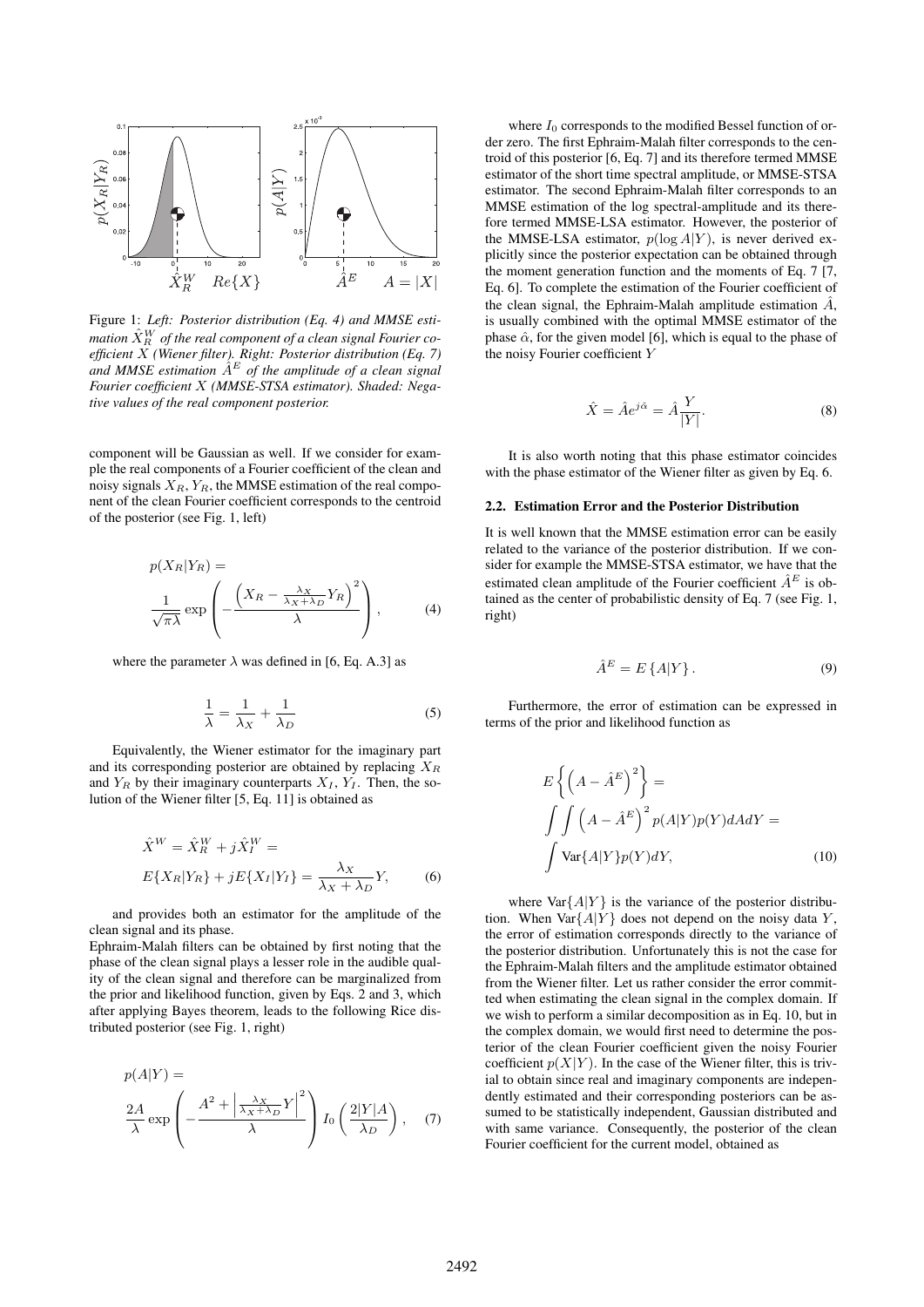$$
p(X|Y) = p(X_R|Y_R)p(X_I|Y_I) =
$$
  

$$
\frac{1}{\pi\lambda} \exp\left(-\frac{|X - \hat{X}^W|^2}{\lambda}\right),
$$
 (11)

is circularly symmetric complex Gaussian distributed with mean equal to the Wiener filter estimation  $\hat{X}^{W}$  and a variance equal to two times the variance of the posterior in Eq. 4. Since this variance is no longer dependent on  $Y$ , the expected error in complex domain corresponds to

$$
E\left\{ \left| X - \hat{X}^W \right|^2 \right\} =
$$
  

$$
\int \int \left| X - \hat{X}^W \right|^2 p(X|Y)p(Y)dXdY =
$$
  

$$
\int \text{Var}\{X|Y\}p(Y)dY = \int \lambda p(Y)dY = \lambda.
$$
 (12)

A more intuitive explanation for this is that the the nonlinear dependency of the variance on the noisy signal  $Y$  in Eq. 7 is due to the amount of probabilistic density of  $p(X|Y)$  reaching negative values (Fig. 1, left) which generates the asymmetry in the Rice posterior  $(Fig. 1, right)<sup>1</sup>$ . By considering the uncertainty in the complex STFT domain we get rid of this non-linear relation and thus are able to find a closed form solution for the estimation error.

Given this possibility it would also be desirable to find a similar closed form expression for the Fourier coefficient estimation error obtained when combining Eq. 8 with the MMSE-STSA and MMSE-LSA amplitude estimators. In order to do this we note that, on the one hand, the distance between Wiener and MMSE-STSA or MMSE-LSA solutions tends to zero for high SNRs and that this distance can be regarded as small compared to the variance of the amplitude posterior<sup>2</sup>. On the other hand, the phase estimator in Eq. 8 coincides with that of the Wiener filter. Regarding the MMSE-STSA estimator, we note also that the amplitude posterior in Eq. 7 corresponds to the distribution of the amplitude of the complex random variable  $X$  in Eq. 11. Taking this into account we can approximate the distribution  $p(X|Y)$  for the MMSE-STSA Fourier coefficient estimation  $\hat{X}^E$  by Eq. 11 but with mean equal to  $\hat{X}^E$ , rather than  $\hat{X}^W$ , leading to the following approximation of the estimation error

$$
E\left\{ \left| X - \hat{X}^{E} \right|^{2} \right\} \approx \lambda.
$$
 (13)

Regarding the MMSE-LSA estimator it is not possible to infer the form of the posterior distribution of the amplitude, although it can be assumed that it will be close to the Rice distribution since it is the result of propagating the posterior of the log-amplitude estimation  $p(\log A|Y)$  into the amplitude domain by using the exponential. Subsequently the same approximation is also taken for the MMSE-LSA estimation error.

# 3. Propagation of Uncertainty through the Feature Extraction

Given the result of previous section we can replace each estimated Fourier coefficient  $\hat{X}$ , obtained either with the Wiener or Ephraim-Malah filters, by the complex Gaussian distribution given by Eq. 11 with mean equal to  $\hat{X}$ , representing the uncertainty derived from the estimation process and thus obtaining a probabilistic description of the STFT of the clean signal. Methods for the propagation of first and second order moments of a probabilistic description of the short-time spectral amplitude (STSA) through the mel-cepstral feature extraction<sup>3</sup> are already well known and established [10, 3] and result in a probabilistic description for each cepstral feature given by its mean  $\mu^{\text{CEPS}}$  and variance  $\Sigma^{\text{CEPS}}$ . Propagation of a complex STFT uncertainty model just requires an additional previous step to propagate the posterior distribution through the magnitude or magnitude squared transformations. A closed form solution for the propagation through the magnitude transformation using the moments of the Rice distribution was given in [4] and corresponds to

$$
\mu^{\text{STSA}} = \frac{\sqrt{\pi\lambda}}{2} \cdot \mathcal{L}_2^1 \left( -\frac{\hat{A}^2}{\lambda} \right),\tag{14}
$$

$$
\Sigma^{\text{STSA}} = \lambda + \hat{A}^2 - \left(\mu^{\text{STSA}}\right)^2,\tag{15}
$$

where  $L_2^1(x)$  is the Laguerre polynomial that can be expressed in terms of modified Bessel functions.  $\hat{A}$  corresponds to the estimated clean amplitude obtained either with Wiener, MMSE-STSA or MMSE-LSA estimators. The propagation through the magnitude squared transformation, to obtain the power spectral density (PSD), corresponds to [9]

$$
\mu^{\text{PSD}} = \lambda + \hat{A}^2,\tag{16}
$$

$$
\Sigma^{\text{PSD}} = 2\lambda \hat{A}^2 + \lambda^2. \tag{17}
$$

The computational complexity of the propagation methods can be considerably reduced if only diagonal covariances for the uncertainty are considered. In this case, the uncertainty propagation methods have computational needs comparable with twice that of conventional feature extractions.

### 4. Use of Uncertainty in Recognition Domain

Although many different methods exist that employ a probabilistic description of the features for robust ASR, we concentrate here on two well established alternatives used in the context of hidden Markov model (HMM) based ASR. Modified imputation estimates the clean observation  $o$  for the  $q^{th}$  Gaussian mixture of the recognizer, defined by its mean and variance  $\mu_q$ and  $\Sigma_q$ , by maximizing the likelihood of the observation given mixture parameters and the uncertain description of the cepstral features, given by  $\mu^{\text{CEPS}}$  and  $\Sigma^{\text{CEPS}}$  [3]. The corresponding estimator for each feature realizes

$$
\hat{\sigma}^q = \frac{\Sigma^{\text{CEPS}}}{\Sigma_q + \Sigma^{\text{CEPS}}}\mu_q + \frac{\Sigma_q}{\Sigma_q + \Sigma^{\text{CEPS}}}\mu^{\text{CEPS}}.\tag{18}
$$

<sup>1</sup>For very high signal to noise ratios (SNR), the Rice distribution in Eq. 7 converges to a Gaussian distribution.

 $2$ This is also supported by the empirical determination of uncertainty distribution performed in [9].

<sup>&</sup>lt;sup>3</sup>A similar approach can also be applied for the Perceptual-Linear-Prediction features and RASTA filtered signals [9].